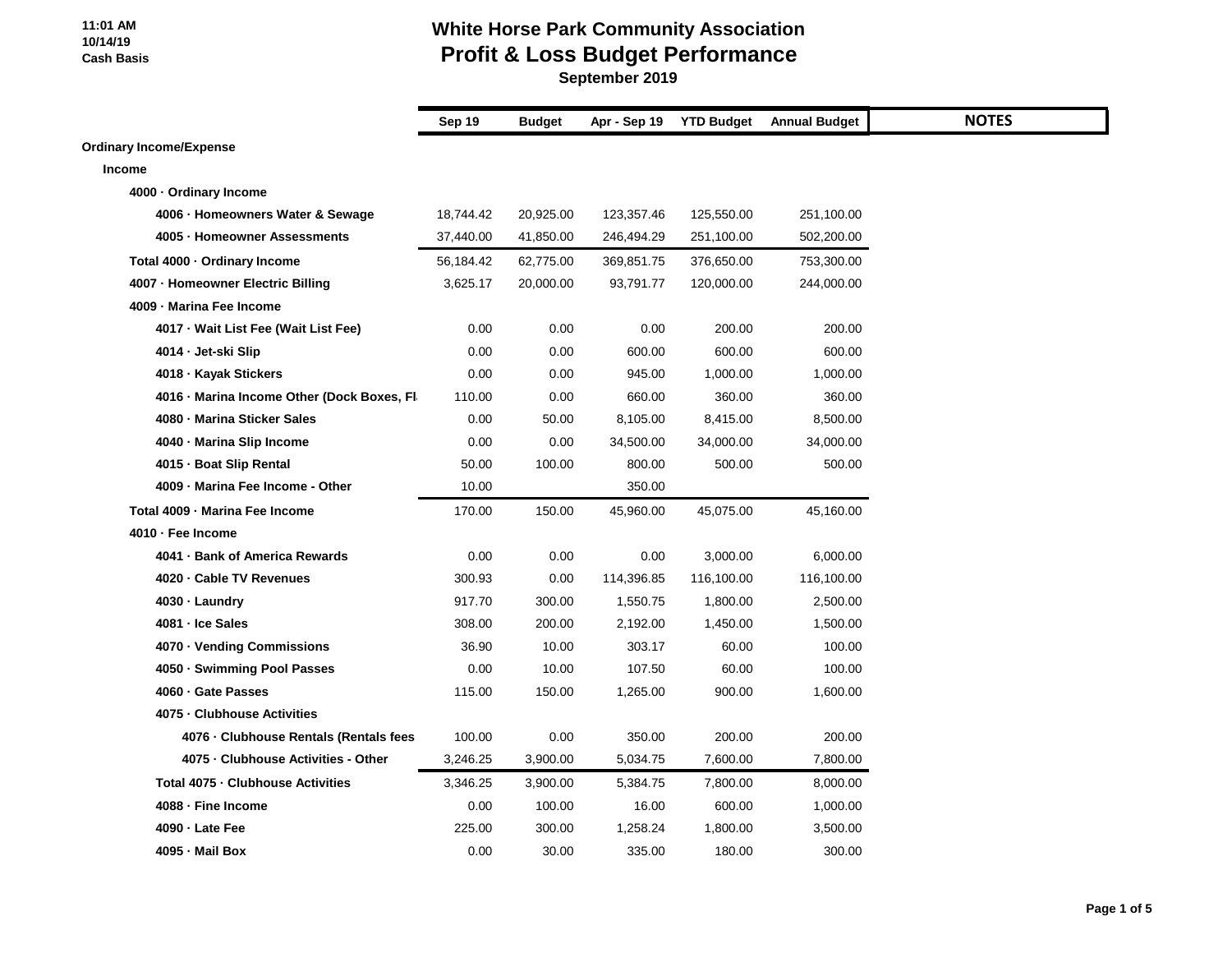# **White Horse Park Community Association Profit & Loss Budget Performance**

|                                  | <b>Sep 19</b> | <b>Budget</b> | Apr - Sep 19 | <b>YTD Budget</b> | <b>Annual Budget</b> | <b>NOTES</b>           |
|----------------------------------|---------------|---------------|--------------|-------------------|----------------------|------------------------|
| 4130 - Real Estate Forms         | 200.00        | 300.00        | 1,600.00     | 1,300.00          | 2,500.00             |                        |
| 4010 - Fee Income - Other        | 30.00         | 0.00          | 1,053.32     | 0.00              | 0.00                 |                        |
| Total 4010 - Fee Income          | 5,479.78      | 5,300.00      | 129,462.58   | 135,050.00        | 143,200.00           |                        |
| 4097 - Interest Income           |               |               |              |                   |                      |                        |
| 4098 - Interest Bank of OC       | 144.25        | 80.00         | 832.27       | 480.00            | 1,000.00             |                        |
| 4099 - Interest CDs              | 67.69         | 65.00         | 401.12       | 390.00            | 800.00               |                        |
| 4097 - Interest Income - Other   | 6.05          | 9.25          | 75.31        | 116.53            | 150.00               |                        |
| Total 4097 - Interest Income     | 217.99        | 154.25        | 1,308.70     | 986.53            | 1,950.00             |                        |
| 4065 - Miscellaneous Receipts    | 10.00         | 0.00          | (37.33)      | 500.00            | 500.00               |                        |
| <b>Total Income</b>              | 65,687.36     | 88,379.25     | 640,337.47   | 678,261.53        | 1,188,110.00         |                        |
| <b>Gross Profit</b>              | 65,687.36     | 88,379.25     | 640,337.47   | 678,261.53        | 1,188,110.00         |                        |
| <b>Expense</b>                   |               |               |              |                   |                      |                        |
| <b>Donations</b>                 | 0.00          | 0.00          | 0.00         | 0.00              | 0.00                 |                        |
| 6169 - Equipment Expense         |               |               |              |                   |                      |                        |
| 6172 - Equipment Purchase        | 3,551.24      | 50.00         | 5,328.01     | 300.00            |                      | 500.00 Boatyard Camera |
| 6330 · Equipment Repairs         | 0.00          | 100.00        | 48.63        | 600.00            | 1,000.00             |                        |
| 6171 - Equipment Gas             | 0.00          | 40.00         | 226.34       | 240.00            | 400.00               |                        |
| 6170 · Equipment Rental          | 0.00          | 50.00         | 55.68        | 300.00            | 500.00               |                        |
| Total 6169 - Equipment Expense   | 3,551.24      | 240.00        | 5,658.66     | 1,440.00          | 2,400.00             |                        |
| 6000 · Operations                |               |               |              |                   |                      |                        |
| 6320 - Computer Repairs          | 0.00          | 50.00         | 1,312.50     | 300.00            | 500.00               |                        |
| 6230 - Licenses and Permits      | 0.00          | 50.00         | 0.00         | 300.00            | 500.00               |                        |
| 6260 - Printing and Reproduction | 347.53        | 300.00        | 2,572.21     | 1,700.00          | 3,500.00             |                        |
| 6160 Dues and Subscriptions      | 149.99        | 100.00        | 1,929.90     | 600.00            | 1,000.00             |                        |
| 6350 Drug and Alcohol Testing    | 0.00          | 0.00          | 0.00         | 100.00            | 100.00               |                        |
| 6250 · Postage and Delivery      | 215.95        | 250.00        | 1,838.50     | 1,500.00          | 3,000.00             |                        |
| 6340 · Telephone                 | 167.31        | 375.00        | 2,101.12     | 2,250.00          | 4,500.00             |                        |
| 6105 · Advertising               | 0.00          | 0.00          | 0.00         | 200.00            | 200.00               |                        |
| Total 6000 · Operations          | 880.78        | 1,125.00      | 9,754.23     | 6,950.00          | 13,300.00            |                        |
| 6109 - Automobile Expenses       |               |               |              |                   |                      |                        |
| 6113 - Auto Registration         | 0.00          | 0.00          | 104.00       | 250.00            | 250.00               |                        |
| 6111 - Automobile Gas            | 115.92        | 200.00        | 953.43       | 1,300.00          | 2,500.00             |                        |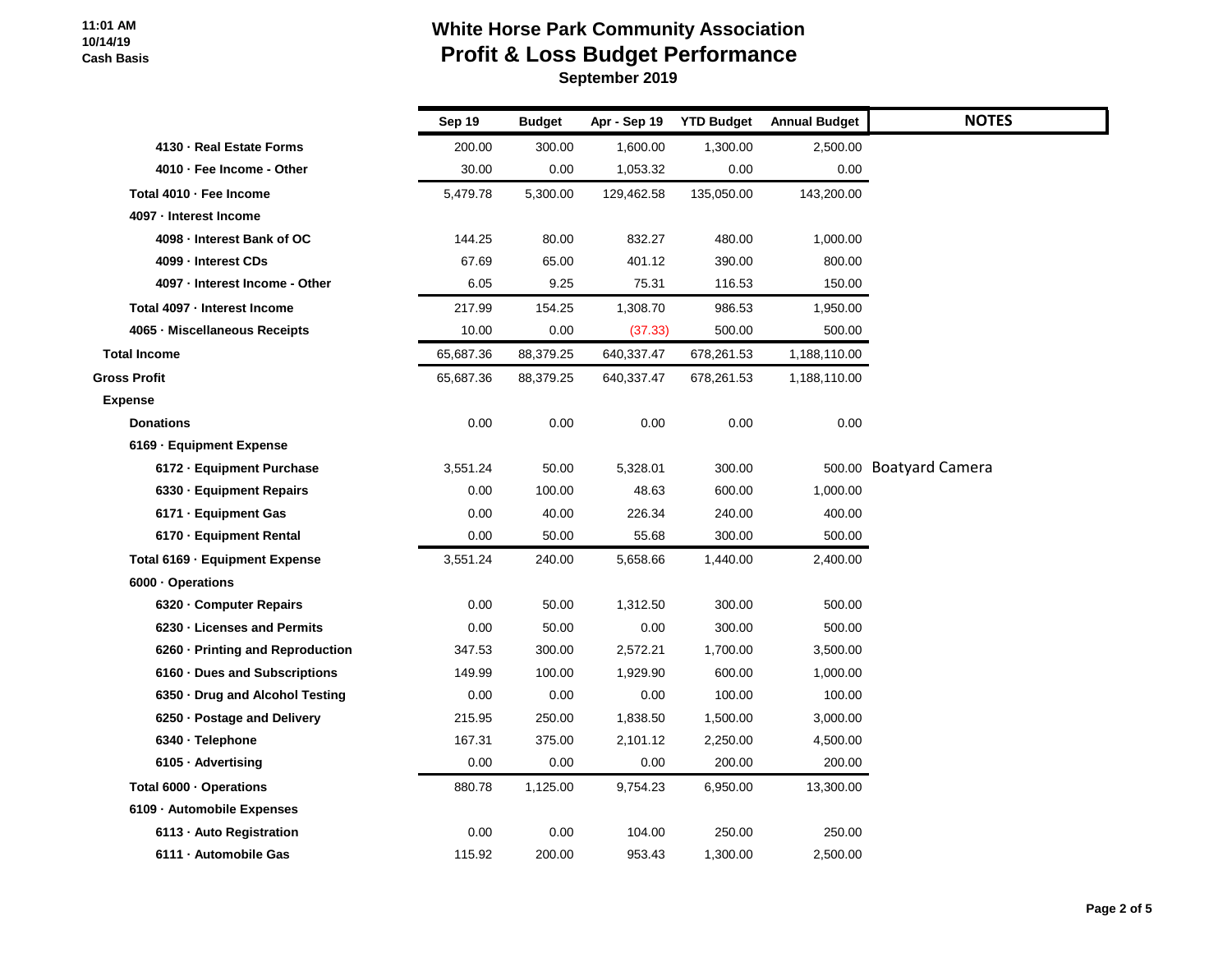# **White Horse Park Community Association Profit & Loss Budget Performance**

|                                        | Sep 19    | <b>Budget</b> | Apr - Sep 19 | <b>YTD Budget</b> | <b>Annual Budget</b> | <b>NOTES</b>                  |
|----------------------------------------|-----------|---------------|--------------|-------------------|----------------------|-------------------------------|
| 6110 - Repairs & Maintenance           | 17.35     | 100.00        | 1,017.85     | 600.00            | 1,000.00             |                               |
| Total 6109 · Automobile Expenses       | 133.27    | 300.00        | 2,075.28     | 2,150.00          | 3,750.00             |                               |
| 6115 - Bad Debt                        | 0.00      |               | 5.09         |                   | 0.00                 |                               |
| 6120 · Bank Service Charges            | 0.00      | 0.00          | 10.00        | 0.00              | 0.00                 |                               |
| 6122 · Bank deposit correction expense | 0.00      | 0.00          | 0.00         | 0.00              | 0.00                 |                               |
| 6192 - Interest Expense                | 0.00      |               | 0.00         |                   | 0.00                 |                               |
| 6240 - Miscellaneous                   | 6.33      | 100.00        | (183.67)     | 600.00            | 1,000.00             |                               |
| 6270 - Professional Fees               |           |               |              |                   |                      |                               |
| 6290 - Other Professional              | 1,289.80  | 0.00          | 1,289.80     | 500.00            |                      | 500.00 Website                |
| 6280 · Legal Fees                      | 0.00      | 0.00          | 598.50       | 500.00            | 500.00               |                               |
| 6565 · Accounting                      | 0.00      | 415.00        | 1,925.00     | 2,510.00          | 5,000.00             |                               |
| Total 6270 - Professional Fees         | 1,289.80  | 415.00        | 3,813.30     | 3,510.00          | 6,000.00             |                               |
| 6300 · Repairs                         |           |               |              |                   |                      |                               |
| 6331 - Boat Yard                       | 0.00      | 0.00          | 0.00         | 2,000.00          | 2,000.00             |                               |
| 6326 - Water and Sewer                 | 631.12    | 750.00        | 6,522.23     | 4,500.00          | 9,000.00             |                               |
| 6310 · Building Repairs                | 67.34     | 100.00        | 1,469.95     | 600.00            | 1,000.00             |                               |
| 6315 - Grounds - Repairs               | 0.00      | 400.00        | 6,578.75     | 2,400.00          | 4,000.00             |                               |
| 6317 - Electrical - Repairs            | 1,572.50  | 400.00        | 4,522.50     | 2,400.00          |                      | 4,000.00 Maintenance Building |
| 6325 - Pool repairs                    | 0.00      | 0.00          | 622.84       | 500.00            | 500.00               |                               |
| Total 6300 - Repairs                   | 2,270.96  | 1,650.00      | 19,716.27    | 12,400.00         | 20,500.00            |                               |
| 6359 - Clubhouse                       |           |               |              |                   |                      |                               |
| 6361 · Supplies                        | 0.00      | 200.00        | 230.04       | 1,000.00          | 1,000.00             |                               |
| 6360 - Clubhouse Activities            | 2,574.98  | 1,400.00      | 4,639.88     | 7,000.00          | 7,000.00             |                               |
| Total 6359 - Clubhouse                 | 2,574.98  | 1,600.00      | 4,869.92     | 8,000.00          | 8,000.00             |                               |
| 6329 - Waterfront                      |           |               |              |                   |                      |                               |
| 6332 - Marina Repairs                  | 0.00      | 0.00          | 569.01       | 500.00            | 500.00               |                               |
| 6333 - Marina expenses                 | 150.00    | 100.00        | 5,635.60     | 900.00            | 1,000.00             |                               |
| Total 6329 - Waterfront                | 150.00    | 100.00        | 6,204.61     | 1,400.00          | 1,500.00             |                               |
| 6390 - Utilities                       |           |               |              |                   |                      |                               |
| 6400 - Electric                        | 42,336.00 | 21,000.00     | 143,914.00   | 124,000.00        | 244,000.00           |                               |
| 6405 - Propane                         | 0.00      | 0.00          | 1,059.79     | 2,000.00          | 4,000.00             |                               |
| 6410 · Water & Sewage                  | 0.00      | 0.00          | 124,620.00   | 124,620.00        | 249,240.00           |                               |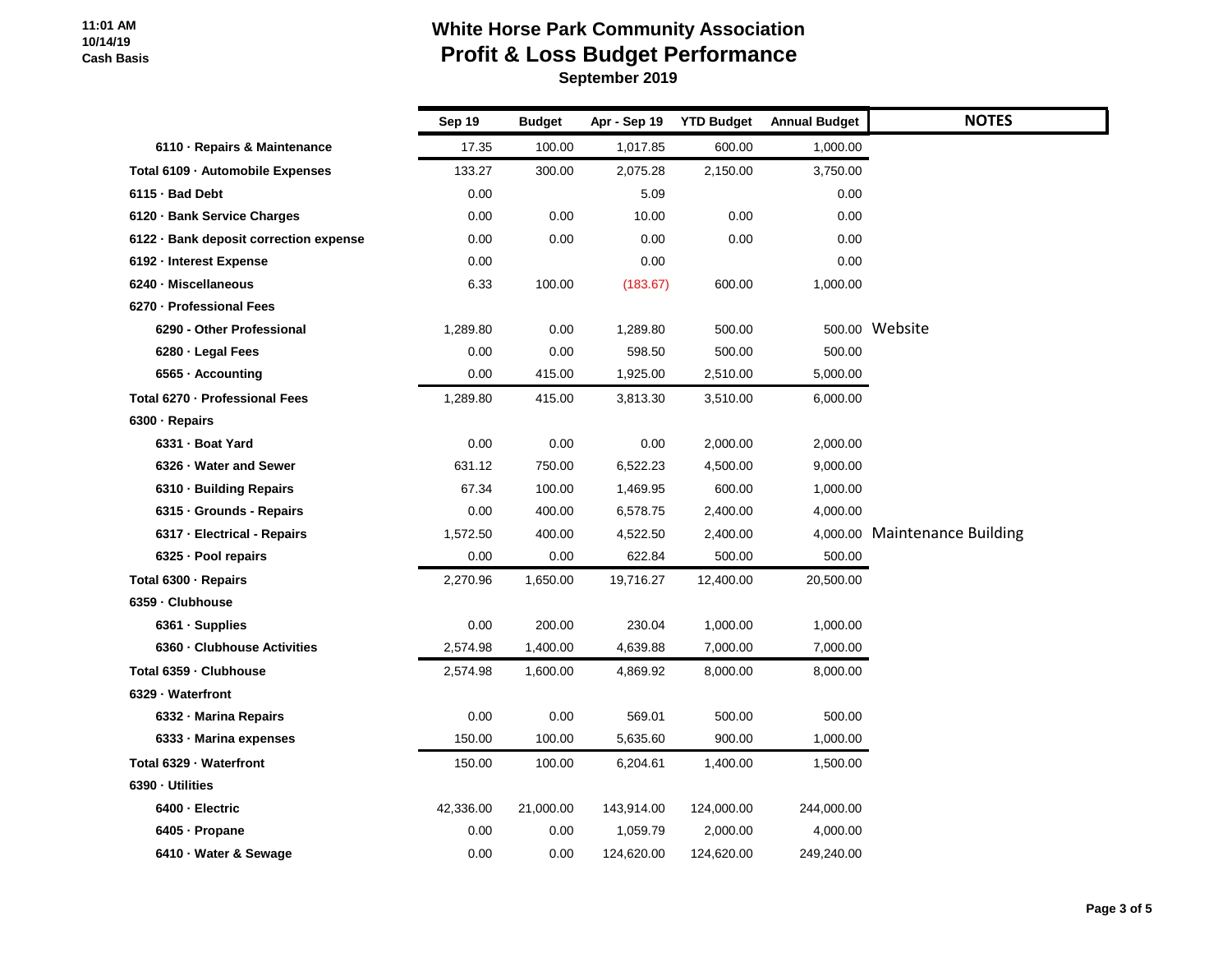# **White Horse Park Community Association Profit & Loss Budget Performance**

 **September 2019**

|                                        | Sep 19    | <b>Budget</b> | Apr - Sep 19 | <b>YTD Budget</b> | <b>Annual Budget</b> |
|----------------------------------------|-----------|---------------|--------------|-------------------|----------------------|
| 6420 · Cable TV                        | 9,697.15  | 9,675.00      | 58,057.99    | 58,050.00         | 116,100.00           |
| Total 6390 - Utilities                 | 52,033.15 | 30,675.00     | 327,651.78   | 308,670.00        | 613,340.00           |
| 6429 - Contracts                       |           |               |              |                   |                      |
| 6437 - Housekeeping                    | 0.00      | 0.00          | 1,500.00     | 0.00              | 0.00                 |
| 6436 · Heating & Airconditioning Annua | 0.00      | 0.00          | 0.00         | 0.00              | 0.00                 |
| 6431 - Alarm System                    | 102.50    | 84.00         | 490.46       | 496.00            | 1,000.00             |
| $6432 -$ Ice                           | 80.00     | 50.00         | 1,440.00     | 1,000.00          | 1,000.00             |
| 6433 - Lawn Service                    | 9,300.00  | 10,000.00     | 60,450.00    | 60,000.00         | 70,000.00            |
| 6434 - Pool Management                 | 120.00    | 6,000.00      | 25,280.00    | 36,000.00         | 36,000.00            |
| 6435 - Security Service                | 4,324.80  | 7,083.00      | 41,812.79    | 42,502.00         | 85,000.00            |
| 6430 · Trash Collection                | 3,724.37  | 2,500.00      | 23,497.07    | 15,000.00         | 30,000.00            |
| Total 6429 - Contracts                 | 17,651.67 | 25,717.00     | 154,470.32   | 154,998.00        | 223,000.00           |
| 6560 - Payroll Expenses                |           |               |              |                   |                      |
| 6563 - Payroll Park Manger             | 2,990.00  | 3,500.00      | 19,500.00    | 21,500.00         | 42,500.00            |
| 6564 - Payroll Administrative          | 2,551.26  | 4,583.00      | 25,259.22    | 27,502.00         | 55,000.00            |
| 6561 - Payroll - Maintenance           | 3,761.25  | 4,583.00      | 25,028.01    | 27,502.00         | 55,000.00            |
| 6566 - Payroll - Seasonal              | 0.00      | 0.00          | 0.00         | 0.00              | 0.00                 |
| 6567 · Payroll - Housekeeping          | 0.00      | 0.00          | 0.00         | 0.00              | 0.00                 |
| 6568 - Payroll Expense Holiday         | 648.00    | 0.00          | 1,752.00     | 0.00              | 0.00                 |
| 6630 - Payroll Taxes                   | 811.85    | 833.00        | 5,763.84     | 5,002.00          | 10,000.00            |
| 6660 · Taxes - Unemployment            | 0.00      | 300.00        | 95.57        | 1,700.00          | 3,500.00             |
| 6560 · Payroll Expenses - Other        | 661.90    | $0.00\,$      | 3,833.20     | 0.00              | 0.00                 |
| Total 6560 - Payroll Expenses          | 11,424.26 | 13,799.00     | 81,231.84    | 83,206.00         | 166,000.00           |
| 6580 · Supplies                        |           |               |              |                   |                      |
| 6235 - Pool Supplies                   | 0.00      | 0.00          | 61.21        | 200.00            | 200.00               |
| 6595 - Electric                        | 27.47     | 166.00        | 687.66       | 1,004.00          | 2,000.00             |
| 6593 - Bath House                      | 0.00      | 20.00         | 308.67       | 500.00            | 500.00               |
| 6590 · General                         | 223.35    | 200.00        | 1,435.11     | 1,200.00          | 2,000.00             |
| 6600 - Office                          | 152.17    | 200.00        | 1,143.10     | 1,200.00          | 2,000.00             |
| 6580 - Supplies - Other                | 0.00      | 0.00          | 0.00         | 0.00              | 0.00                 |
| Total 6580 · Supplies                  | 402.99    | 586.00        | 3,635.75     | 4,104.00          | 6,700.00             |

**6180 · Insurance**